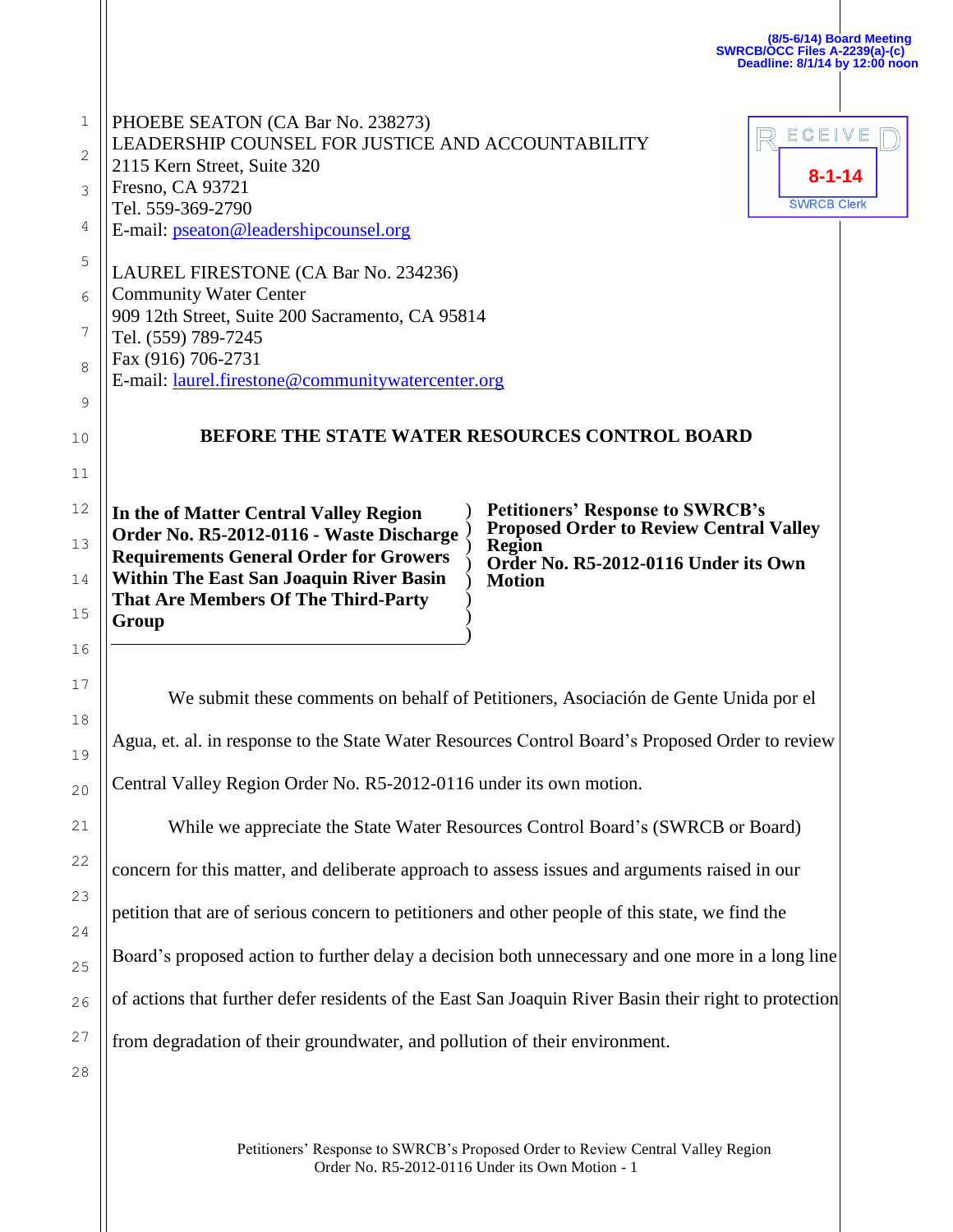Fifteen years have now passed since the passage of legislation requiring the Regional Water Boards to review and revise their conditional waivers of waste discharge for irrigated agriculture, and more than ten years have passed since the legislative deadline to do so. How much longer must the residents of the region and people of this state wait for adequate protection of their groundwater?

Residents of this region are heavily dependent upon groundwater, and are increasingly reliant on contaminated groundwater. According to the State Board's own draft report "Communities Reliant Upon Contaminated Groundwater" 300,000 residents just in Stanislaus and Merced Counties rely upon contaminated groundwater. Up to 100,000 people in these two counties rely upon domestic wells<sup>1</sup> and as such are particularly vulnerable to groundwater contamination. According to the 2008 Existing Conditions Report, nitrate concentrations in groundwater in the eastern San Joaquin Valley exceeded drinking water standards in approximately 25% of domestic water supply wells, and 23 different pesticides were detected in 41 of 60 groundwater samples collected.

Irrigated agriculture is responsible for a significant share of the existing nitrate contamination and current practices on irrigated lands continue to contribute to nitrate pollution of groundwater. The Existing Conditions report makes that finding,<sup>2</sup> as does the oft cited report on the topic by Thomas Harter and Jay R. Lund: *Addressing Nitrate in California's Drinking*  Water, With a Focus on Tulare Lake Basin and Salinas Valley Groundwater.<sup>3</sup> That report

<sup>÷,</sup> <sup>1</sup> Data cited was added to the record in the EJ Comment letter to Central Valley Regional Water Quality Control Board, dated May 21, 2012, signed by California Rural Legal Assistance Foundation, Clean Water Action and Community Water Center.

<sup>&</sup>lt;sup>2</sup> Irrigated Lands Regulatory Program, Existing Conditions Report, Page 4-223-224, Central Valley Regional Water Quality Control Board, 2008

<sup>3</sup> Harter, T., J. R. Lund, et, al. 2012. *Addressing Nitrate in California's Drinking Water with a Focus on Tulare Lake Basin and Salinas Valley Groundwater. Report for the State Water Resources Control Board Report to the* 

*Legislature*. Center for Watershed Sciences, University of California, Davis. http://groundwaternitrate.ucdavis.edu.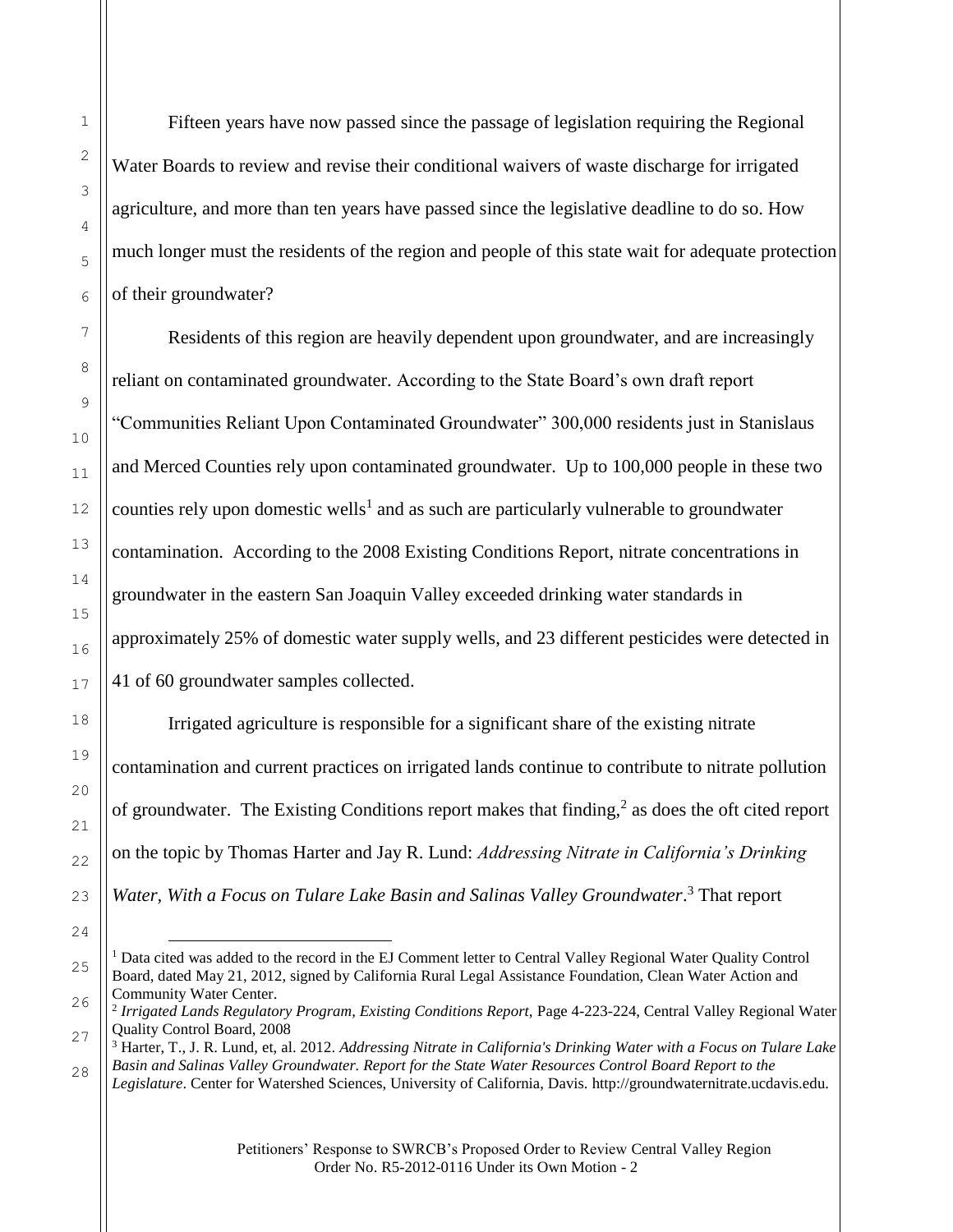indicates that nitrate contamination is ongoing and that irrigated agriculture is responsible for 96% of the nitrate contribution to groundwater in the Tulare Lake Basin and Salinas Valley,<sup>4</sup> and notes that prevention of groundwater contamination is far more economical than clean-up.<sup>5</sup>

*Addressing Nitrate in California's Drinking Water* estimates that if trends continue, up to 80% of the financially susceptible population will be impacted by nitrate contamination by 2050,<sup>6</sup> and we are now seeing that climate change – the current drought one acute indication thereof – may further accelerate contamination of groundwater sources, exacerbating the vulnerability of those reliant on community water systems and domestic wells.

How much longer does this Board anticipate delaying protection to the thousands upon thousands of residents whose water is threatened each day by continued discharge?

While the implications of addressing degradation and pollution may be complex, the issues raised in the Petition at hand are not. As laid out fully in our Petition, the Waste Discharge Requirements for Growers within the East San Joaquin River Basin that are Members of The Third Party Group (Order No. R5-2012-0116) (Order) does not and cannot comply with state law.

The Porter Cologne Water Quality Control Act<sup>7</sup> and the State's Anti-degradation Policy<sup>8</sup> require that the Regional Board issue waste discharge requirements that protect the region's water quality for designated beneficial uses . However, this Order implicitly and explicitly allows both degradation and pollution to continue from the region's approximately 835,000 acres of irrigated lands in violation of those mandates. Furthermore, the Order, while permitting

4 Id., pg. 17

j.

<sup>5</sup> Id. pg. 38 (Estimated annual costs for clean-up are between \$13 and \$30 billion) 6 Id. pg. 51

<sup>7</sup> California Water Code §§ 13000 et seq.

<sup>8</sup> State Water Board Resolution 68-16.